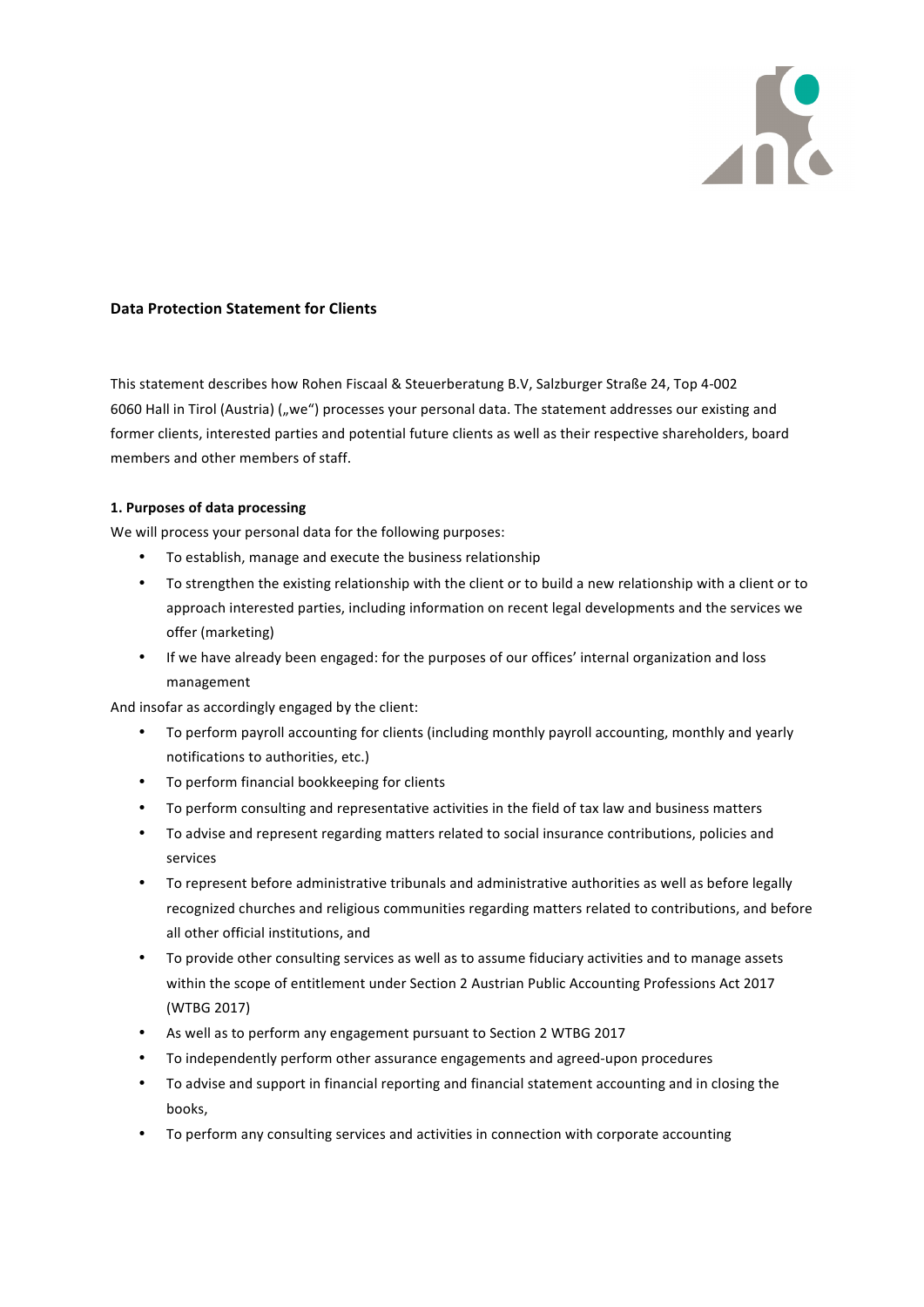

- To advise on the implementation and organization of an internal control system
- To advise on restructuring, in particular to prepare restructuring opinions, to organize recovery plans, to examine recovery plans and to provide support by monitoring the implementation of recovery plans
- To prepare expert opinions in the field of bookkeeping and financial statement accounting and in such fields where accounting or business knowledge is required to provide expert assessments
- To assume fiduciary activities and to manage assets, excluding the management of buildings
- To advise on methodological issues

Insofar as we collect your personal data directly from you, you generally provide your data on a voluntary basis. However, we are unable to perform, or unable to fully perform, our engagement if you do not provide us with vour personal data.

# **2. Legal basis of processing**

If you are an interested party or a potential future client, we will only process your contact details for direct marketing purposes by sending you electronic mail or contacting you via telephone if you have given your consent pursuant to Article 6 (1) lit. a General Data Protection Regulation (GDPR).

If you are our client, we process your personal data because it is necessary for the performance of the contract concluded with you (Article 6 (1) lit. b GDPR).

Apart from that, we process your personal data based on our overriding legitimate interests to achieve the purposes stated under Item 1 (Article 6 (1) lit. f GDPR) and on the legal basis of WTBG 2017 (Article 9 (2) lit. g GDPR).

# **3. Transfer of your personal data**

Insofar as essential for the purposes stated under Item 1, we will transfer your personal data to the following recipients:

- IT service providers used by us as well as other service providers in connection with marketing activities
- Administrative authorities, courts of law and public bodies
- Public accountants for the purposes of auditing
- Insurance companies upon conclusion of an insurance contract regarding the service or upon occurrence of the insured event (e.g. third party liability insurance)
- Clients insofar the data concerned pertains to the shareholders, board members and other members of staff of the respective client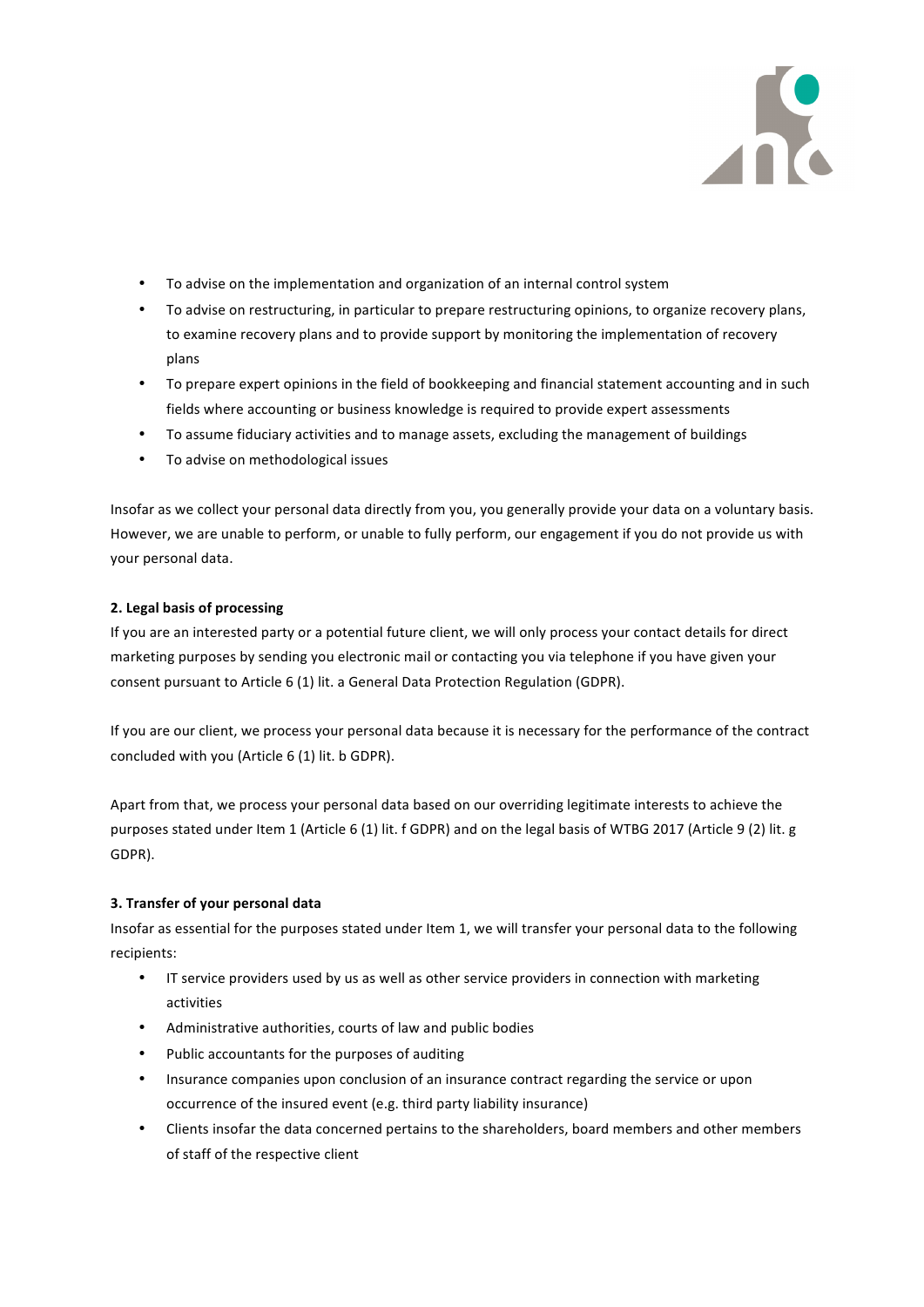

- Cooperation partners and legal representatives acting for us
- Other recipients determined by the client (e.g. group companies of the client)
- Additionally in the case of personal data pertaining to our clients' staff members in the field of payroll:
	- The staff member's creditors as well as other persons involved in the corresponding prosecution, if any – also in case of voluntary assignments of remuneration for debts due
	- Board members of the corporate and legal representation of interests
	- Insurance companies in the context of an existing group or individual policy as well as staff provision funds
	- Banks responsible for payments to staff members or to third parties
	- Company physicians and pension funds
	- Co-insured parties, and
- Additionally in the field of financial and administrative accounting for the client:
	- Collection agencies to recover debts
	- Banks on behalf of the client
	- Factoring companies, assignees and leasing companies.

Some of the recipients stated above may be located outside of Austria or may process their personal data outside of Austria. The level of data protection in other countries may not be the same as in Austria. We thus take measures to ensure that all recipients offer an appropriate level of data protection. For example, we conclude standard contractual clauses (2010/87/EC and/or 2004/915/EC) to this end. They are available upon request (see Item 6).

#### **4. Duration of storage**

We generally store your personal data until the business relationship  $-$  in the course of which we have collected your data – is terminated or until the applicable legal limitation and retention periods have expired; beyond that until any legal disputes for which the data are required as evidence have been brought to an end. Insofar as you are a client, former client, interested party or potential future client, or a contact at one of these parties, we store your personal data for marketing purposes until you object or – if the marketing measure is taken based on your consent - until you have withdrawn your consent.

#### **5. Your rights in connection with personal data**

Among others, you are entitled (i) to verify if and which of your personal data we process, and receive a copy of these data, (ii) to request that your personal data are rectified, amended or erased insofar as they are processed inaccurately or not in conformity with the law, (iii) to request us to restrict the processing of your personal data, (iv) under certain circumstances to object to the processing of your personal data or to withdraw the consent to the processing previously given, whereby a withdrawal does not affect the lawfulness